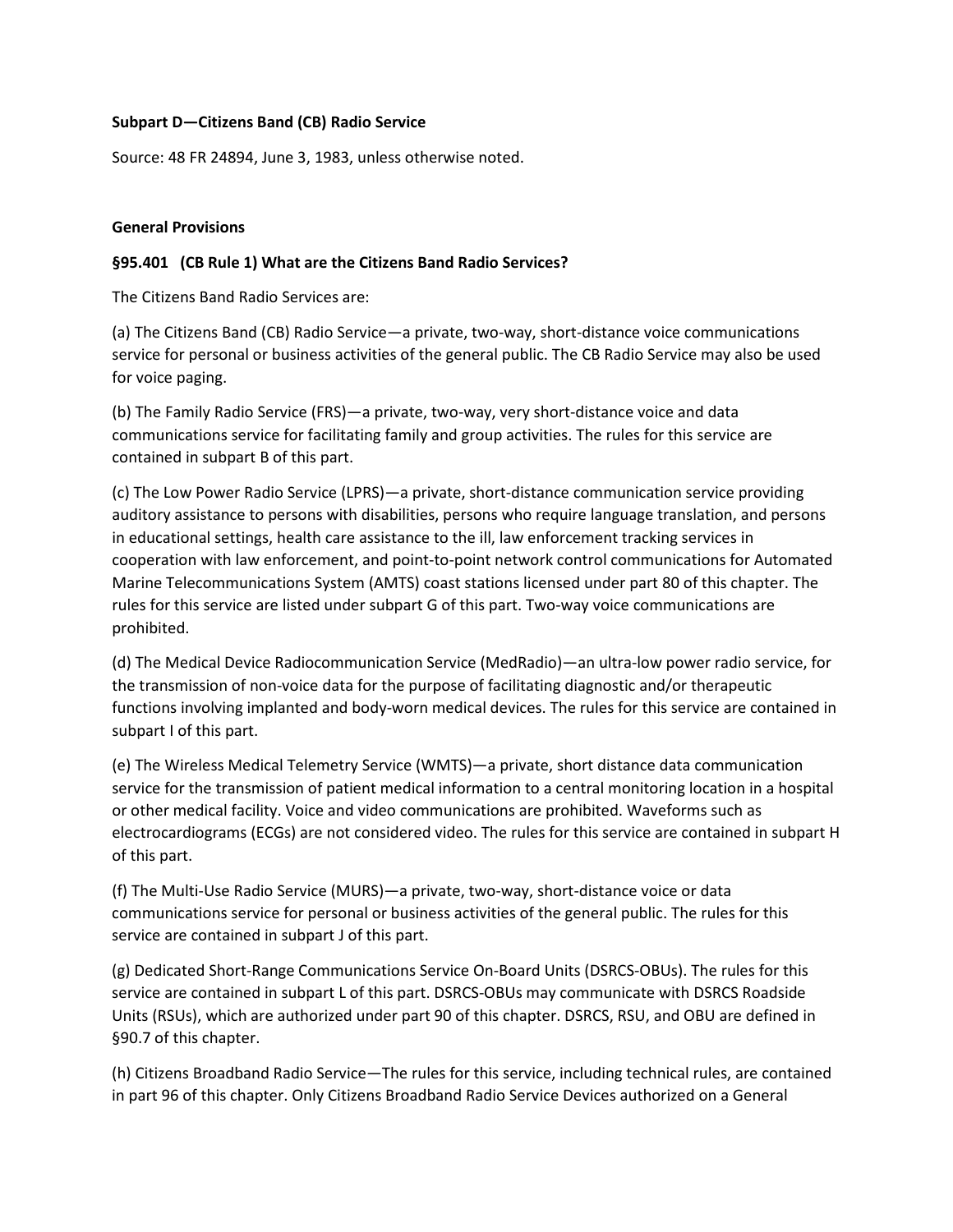Authorized Access basis, as those terms are defined in §96.3, are considered part of the Citizens Band Radio Services.

[61 FR 28769, June 6, 1996, as amended at 61 FR 46566, Sept. 4, 1996; 64 FR 69929, Dec. 15, 1999; 65 FR 44008, July 17, 2000; 65 FR 53190, Sept. 1, 2000; 65 FR 60877, Oct. 13, 2000; 67 FR 63289, Oct. 11, 2002; 68 FR 9901, Mar. 3, 2003; 69 FR 46445, Aug. 3, 2004; 74 FR 22705, May 14, 2009; 80 FR 36222, June 23, 2015]

### **§95.402 (CB Rule 2) How do I use these rules?**

(a) You must comply with these rules (See CB Rule 21 §95.421, for the penalties for violations) when you operate a station in the CB Service from:

(1) Within or over the territorial limits of places where radio services are regulated by the FCC (see CB Rule 5, §95.405);

(2) Aboard any vessel or aircraft registered in the United States; or

(3) Aboard any unregistered vessel or aircraft owned or operated by a United States citizen or company.

(b) Your CB station must comply with technical rules found in subpart E of part 95.

(c) Where the rules use the word "you", "you" means a person operating a CB station.

(d) Where the rules use the word "person," the rules are concerned with an individual, a corporation, a partnership, an association, a joint stock company, a trust, a state, territorial or local government unit, or other legal entity.

(e) Where the rules use the term "FCC", that means the Federal Communications Commission.

(f) Where the rules use the term "CB station", that means a radio station transmitting in the CB Radio Service.

#### **§95.403 (CB Rule 3) Am I eligible to operate a CB station?**

You are authorized to operate a CB station unless:

(a) You are a foreign government, a representative of a foreign government, or a federal government agency; or

(b) The FCC has issued a cease and desist order to you, and the order is still in effect.

#### **§95.404 (CB Rule 4) Do I need a license?**

You do not need an individual license to operate a CB station. You are authorized by this rule to operate your CB station in accordance with the rules in this subpart.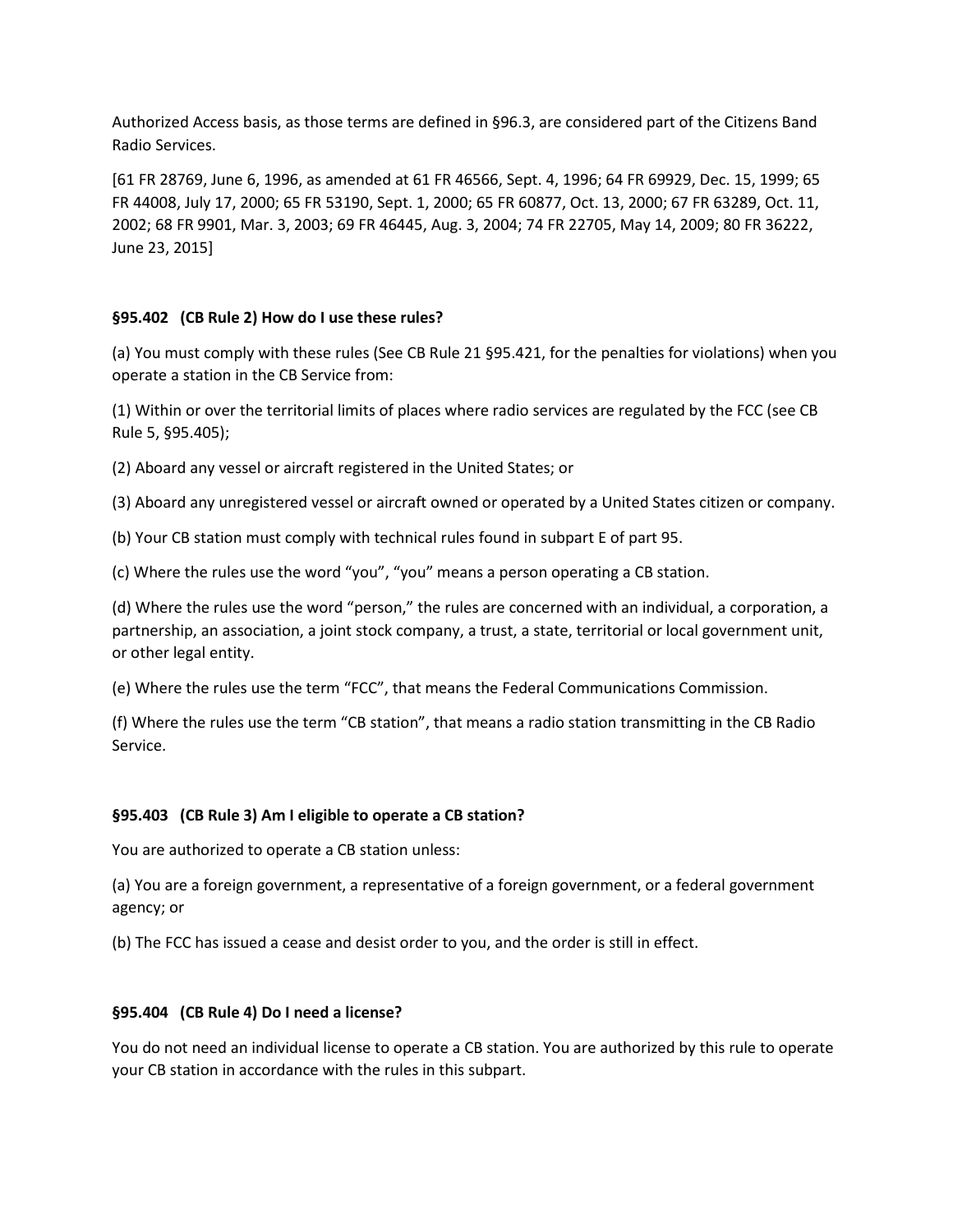### **§95.405 (CB Rule 5) Where may I operate my CB station?**

You are authorized to operate your CB station from:

(a) Within or over any area of the world where radio services are regulated by the FCC. Those areas are within the territorial limits of:

- (1) The fifty United States.
- (2) The District of Columbia.
- *Caribbean Insular areas*
- (3) Commonwealth of Puerto Rico.
- (4) Navassa Island.
- (5) United States Virgin Islands (50 islets and cays).
- *Pacific Insular areas*
- (6) American Samoa (seven islands).
- (7) Baker Island.
- (8) Commonwealth of Northern Mariana Islands.
- (9) Guam Island.
- (10) Howland Island.
- (11) Jarvis Island.
- (12) Johnston Island (Islets East, Johnston, North and Sand).
- (13) Kingman Reef.
- (14) Midway Island (Islets Eastern and Sand).
- (15) Palmyra Island (more than 50 islets).
- (16) Wake Island (Islets Peale, Wake and Wilkes).

(b) Any other area of the world, except within the territorial limits of areas where radio services are regulated by—

(1) An agency of the United States other than the FCC. (You are subject to its rules.)

(2) Any foreign government. (You are subject to its rules.)

(c) An aircraft or ship, with the permission of the captain, within or over any area of the world where radio services are regulated by the FCC or upon or over international waters. You must operate your CB station according to any applicable treaty to which the United States is a party.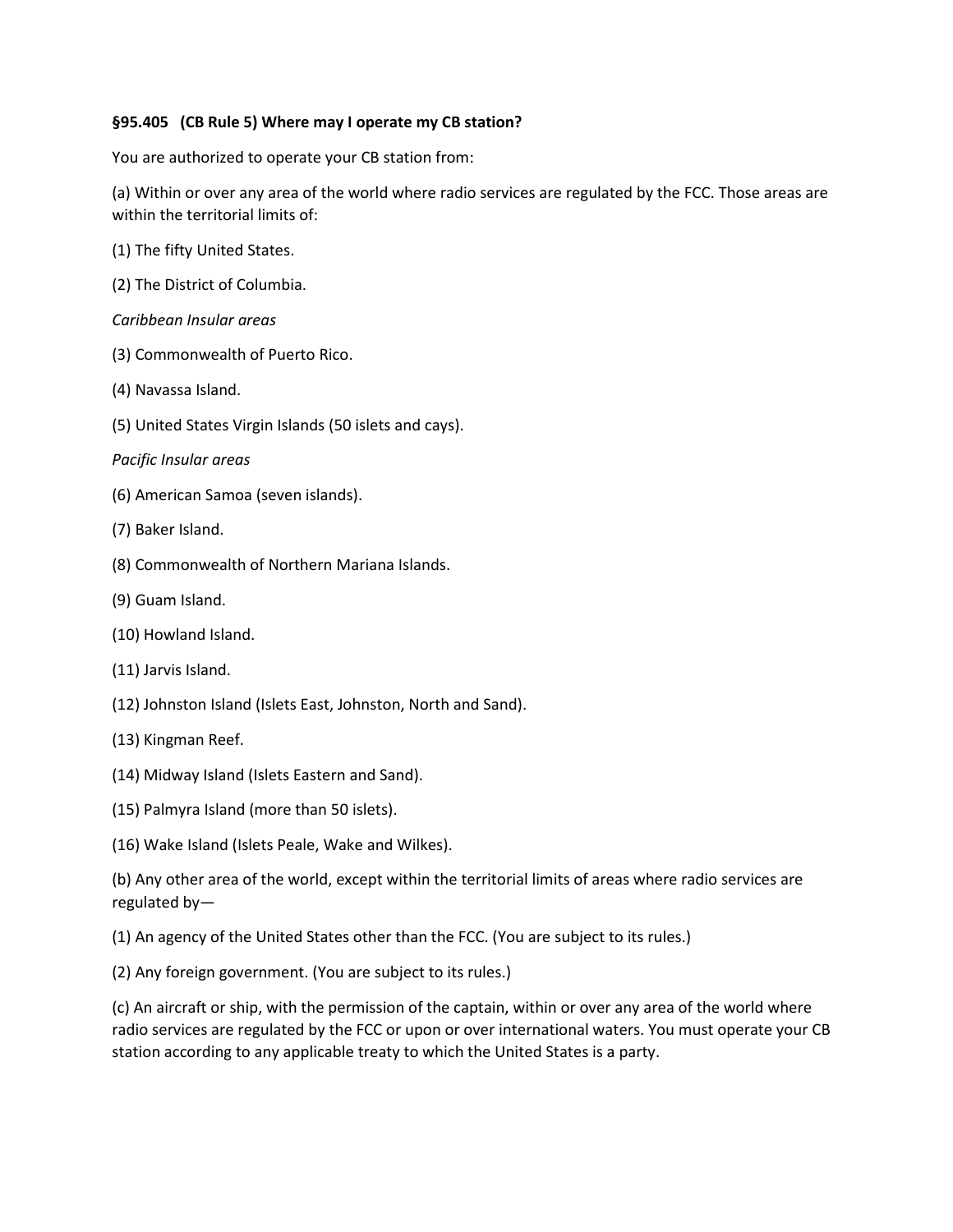(d) Anyone intending to operate a CB station on the islands of Puerto Rico, Desecheo, Mona, Vieques, and Culebra in a manner that could pose an interference threat to the Arecibo Observatory shall notify the Interference Office, Arecibo Observatory, HC3 Box 53995, Arecibo, Puerto Rico 00612, in writing or electronically, of the location of the unit. Operators may wish to consult interference guidelines, which will be provided by Cornell University. Operators who choose to transmit information electronically should e-mail to: *prcz@naic.edu.*

(1) The notification to the Interference Office, Arecibo Observatory shall be made 45 days prior to commencing operation of the unit. The notification shall state the geographical coordinates of the unit.

(2) After receipt of such notifications, the Commission will allow the Arecibo Observatory a period of 20 days for comments or objections. The operator will be required to make reasonable efforts in order to resolve or mitigate any potential interference problem with the Arecibo Observatory. If the Commission determines that an operator has satisfied its responsibility to make reasonable efforts to protect the Observatory from interference, the unit may be allowed to operate.

[48 FR 24894, June 3, 1983, as amended at 62 FR 55535, Oct. 27, 1997; 70 FR 31374, June 1, 2005]

# **§95.406 (CB Rule 6) Are there any special restrictions on the location of my CB station?**

(a) If your CB station is located on premises controlled by the Department of Defense you may be required to comply with additional regulations imposed by the commanding officer of the installation.

(b) If your C/B station will be constructed on an environmentally sensitive site, or will be operated in such a manner as to raise environmental problems, under §1.1307 of this chapter, you must provide an environmental assessment, as set forth in §1.1311 of this chapter, and undergo the environmental review, §1.1312 of this chapter, before commencement of construction.

[48 FR 24894, June 3, 1983, as amended at 55 FR 20398, May 16, 1990]

# **How To Operate a CB Station**

### **§95.407 (CB Rule 7) On what channels may I operate?**

**Channel Frequency (megahertz—MHz)** 1 26.965 2 26.975 3 26.985 4 27.005

(a) Your CB station may transmit only on the following channels (frequencies):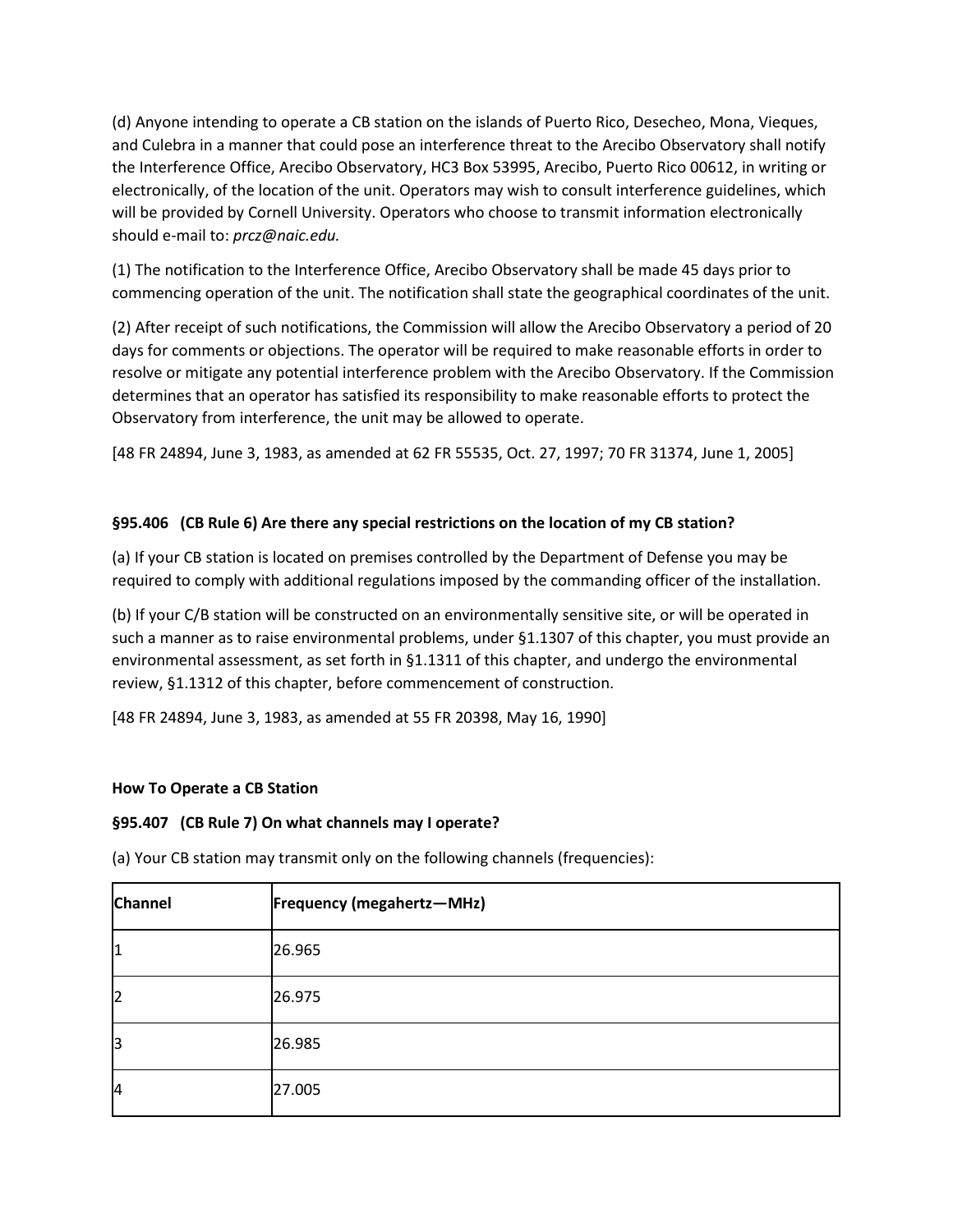| $\vert$ 5       | 27.015  |
|-----------------|---------|
| $6\overline{6}$ | 27.025  |
| $\overline{7}$  | 27.035  |
| 8               | 27.055  |
| 9               | 127.065 |
| 10              | 27.075  |
| 11              | 27.085  |
| 12              | 27.105  |
| 13              | 27.115  |
| 14              | 27.125  |
| 15              | 27.135  |
| 16              | 27.155  |
| 17              | 27.165  |
| 18              | 27.175  |
| 19              | 27.185  |
| 20              | 27.205  |
| 21              | 27.215  |
| 22              | 27.225  |
| 23              | 27.255  |
| 24              | 27.235  |
| 25              | 27.245  |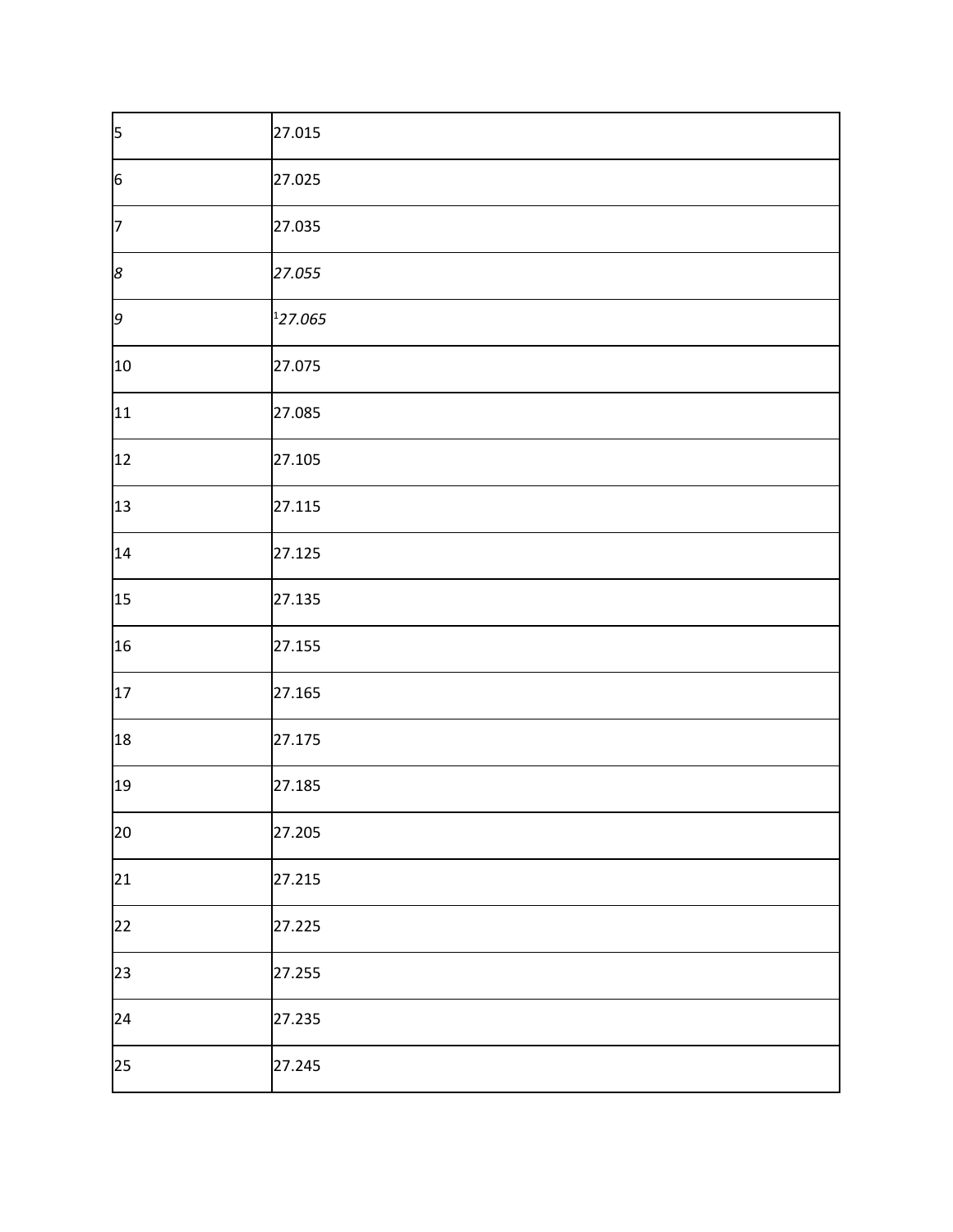| 26 | 27.265 |
|----|--------|
| 27 | 27.275 |
| 28 | 27.285 |
| 29 | 27.295 |
| 30 | 27.305 |
| 31 | 27.315 |
| 32 | 27.325 |
| 33 | 27.335 |
| 34 | 27.345 |
| 35 | 27.355 |
| 36 | 27.365 |
| 37 | 27.375 |
| 38 | 27.385 |
| 39 | 27.395 |
| 40 | 27.405 |

<sup>1</sup>See paragraph (b) of this section.

(b) Channel 9 may be used only for emergency communications or for traveler assistance.

(c) You must, at all times and on all channels, give priority to emergency communication messages concerning the immediate safety of life or the immediate protection of property.

(d) You may use any channel for emergency communications or for traveler assistance.

(e) You must share each channel with other users.

(f) The FCC will not assign any channel for the private or exclusive use of any particular CB station or group of stations.

(g) The FCC will not assign any channel for the private of exclusive use of CB stations transmitting single sideband or AM.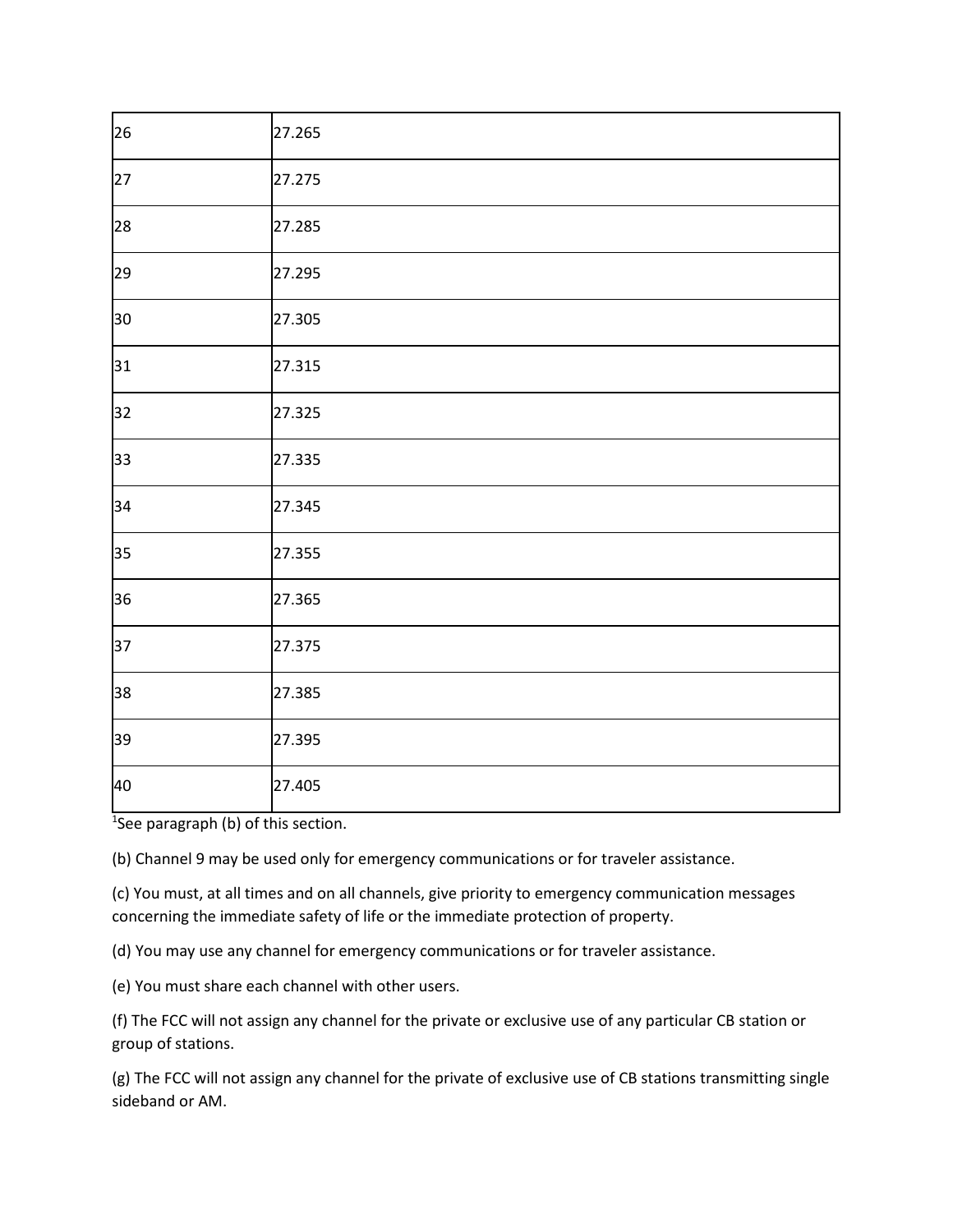## **§95.408 (CB Rule 8) How high may I put my antenna?**

(a) *Antenna* means the radiating system (for transmitting, receiving or both) and the structure holding it up (tower, pole or mast). It also means everything else attached to the radiating system and the structure.

(b) If your antenna is mounted on a hand-held portable unit, none of the following limitations apply.

(c) If your antenna is installed at a fixed location, it (whether receiving, transmitting or both) must comply with either one of the following:

(1) The highest point must not be more than 6.10 meters (20 feet) higher than the highest point of the building or tree on which it is mounted; or

(2) The highest point must not be more than 18.3 meters (60 feet) above the ground.

(d) If your CB station is located near an airport, and if your antenna structure is more than 6.1 meters (20 feet) high, you may have to obey additional restrictions. The highest point of your antenna must not exceed one meter above the airport elevation for every hundred meters of distance from the nearest point of the nearest airport runway. Differences in ground elevation between your antenna and the airport runway may complicate this formula. If your CB station is near an airport, see *http://wireless2.fcc.gov/UlsApp/AsrSearch/towairSearch.jsp* to help you figure the maximum allowable height of your antenna. Consult part 17 of this chapter for more information.

Warning: Installation and removal of CB station antennas near powerlines is dangerous. For your safety, follow the installation directions included with your antenna.

[48 FR 24894, June 3, 1983, as amended at 48 FR 41416, Sept. 15, 1983; 80 FR 53752, Sept. 8, 2015]

### **§95.409 (CB Rule 9) What equipment may I use at my CB station?**

(a) You must use an FCC certificated CB transmitter at your CB station. You can identify an FCC certificated transmitter by the certification label placed on it by the manufacturer. You may examine a list of certificated equipment on the FCC Web site at *http://www.fcc.gov/encyclopedia/citizens-band-cbservice*. Use of a transmitter which is not FCC certificated voids your authority to operate the station.

(b) You must not make, or have made, any internal modification to a certificated CB transmitter. (See CB Rule 25, §95.425). Any internal modification to a certificated CB transmitter cancels the certification, and use of such a transmitter voids your authority to operate the station.

[48 FR 24894, June 3, 1983, as amended at 63 FR 36610, July 7, 1998; 80 FR 53752, Sept. 8, 2015]

### **§95.410 (CB Rule 10) How much power may I use?**

(a) Your CB station transmitter power output must not exceed the following values under any conditions:

AM (A3)—4 watts (carrier power) SSB—12 watts (peak envelope power)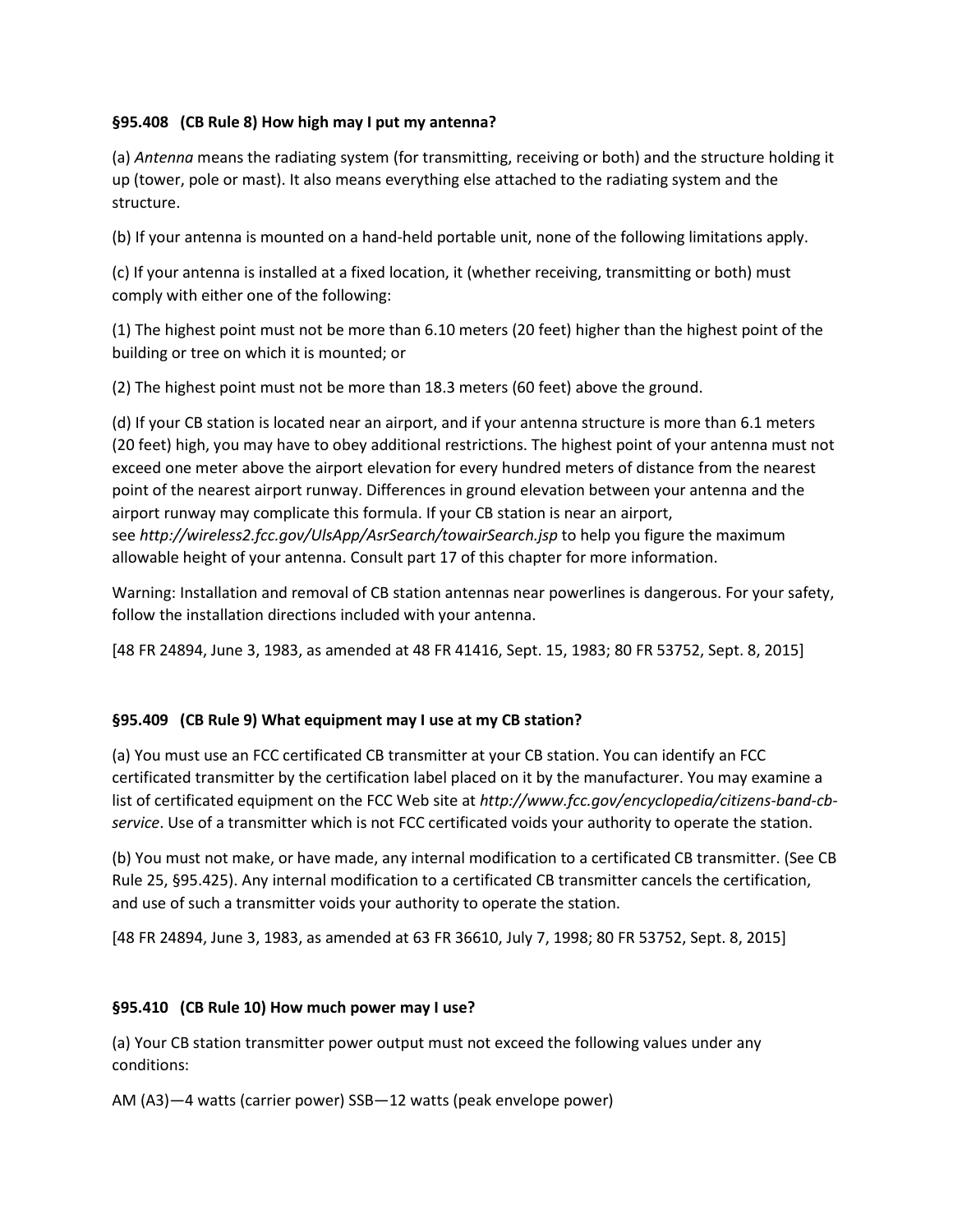(b) If you need more information about the power rule, see the technical rules in subpart E of part 95.

(c) Use of a transmitter which has carrier or peak envelope power in excess of that authorized voids your authority to operate the station.

## **§95.411 (CB Rule 11) May I use power amplifiers?**

(a) You may not attach the following items (power amplifiers) to your certificated CB transmitter in any way:

(1) External radio frequency (RF) power amplifiers (sometimes called linears or linear amplifiers); or

(2) Any other devices which, when used with a radio transmitter as a signal source, are capable of amplifying the signal.

(b) There are no exceptions to this rule and use of a power amplifier voids your authority to operate the station.

(c) The FCC will presume you have used a linear or other external RF power amplifier if—

(1) It is in your possession or on your premises; and

(2) There is other evidence that you have operated your CB station with more power than allowed by CB Rule 10, §95.410.

(d) Paragraph (c) of this section does not apply if you hold a license in another radio service which allows you to operate an external RF power amplifier.

[48 FR 24894, June 3, 1983, as amended at 63 FR 36610, July 7, 1998]

# **§95.412 (CB Rule 12) What communications may be transmitted?**

(a) You may use your CB station to transmit two-way plain language communications. Two-way plain language communications are communications without codes or coded messages. Operating signals such as "ten codes" are not considered codes or coded messages. You may transmit two-way plain language communications only to other CB stations, to units of your own CB station or to authorized government stations on CB frequencies about—

(1) Your personal or business activities or those of members of your immediate family living in your household;

(2) Emergencies (see CB Rule 18, §95.418);

(3) Traveler assistance (see CB Rule 18, §95.418); or

(4) Civil defense activities in connection with official tests or drills conducted by, or actual emergencies announced by, the civil defense agency with authority over the area in which your station is located.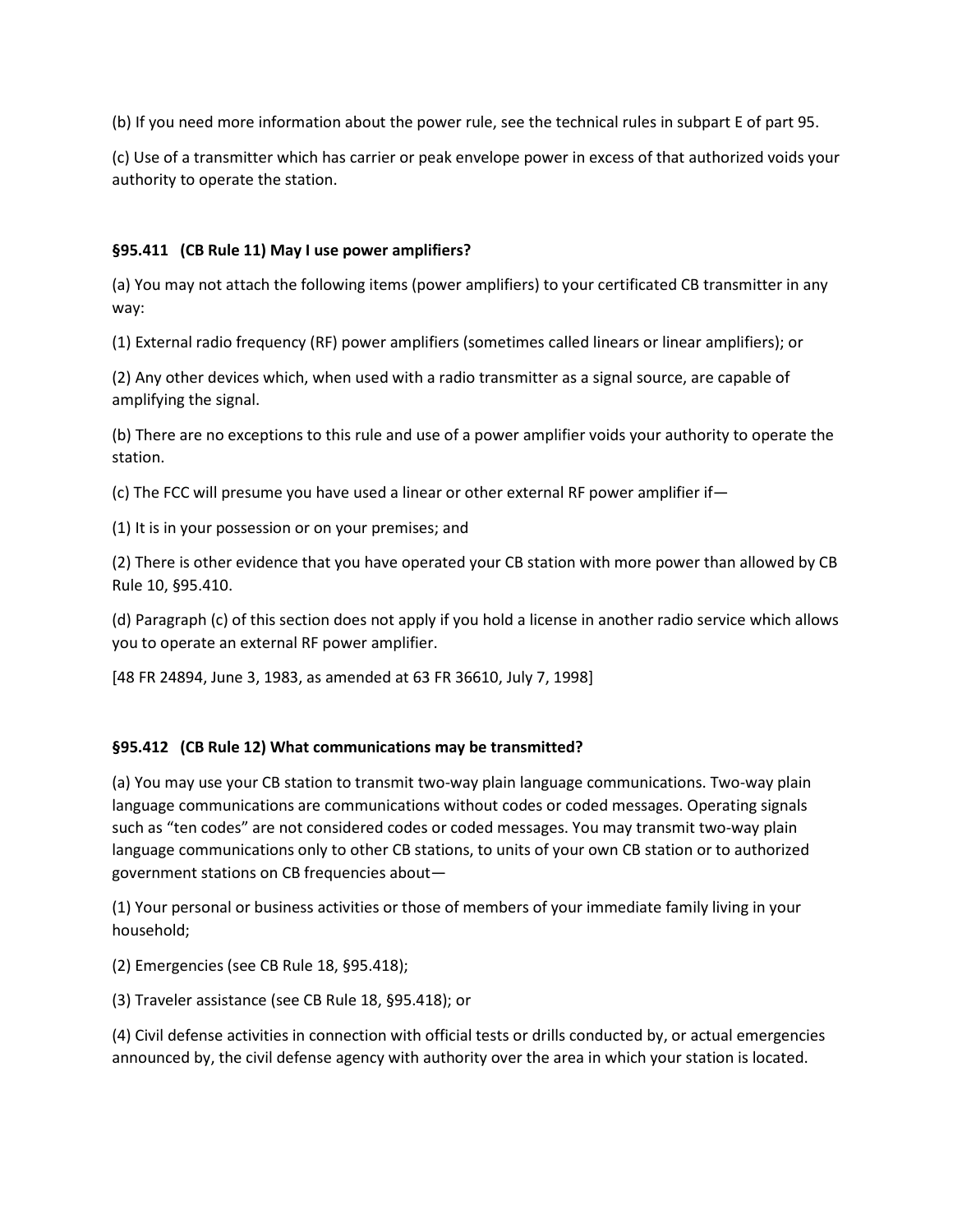(b) You may use your CB station to transmit a tone signal only when the signal is used to make contact or to continue communications. (Examples of circuits using these signals are tone operated squelch and selective calling circuits.) If the signal is an audible tone, it must last no longer than 15 seconds at one time. If the signal is a subaudible tone, it may be transmitted continuously only as long as you are talking.

(c) You may use your CB station to transmit one-way communications (messages which are not intended to establish communications between two or more particular CB stations) only for emergency communications, traveler assistance, brief tests (radio checks) or voice paging.

# **§95.413 (CB Rule 13) What communications are prohibited?**

(a) You must not use a CB station—

(1) In connection with any activity which is against federal, state or local law;

(2) To transmit obscence, indecent or profane words, language or meaning;

(3) To interfere intentionally with the communications of another CB station;

(4) To transmit one-way communications, except for emergency communications, traveler assistance, brief tests (radio checks), or voice paging;

(5) To advertise or solicit the sale of any goods or services;

(6) To transmit music, whistling, sound effects or any material to amuse or entertain;

(7) To transmit any sound effect solely to attract attention;

(8) To transmit the word "MAYDAY" or any other international distress signal, except when your station is located in a ship, aircraft or other vehicle which is threatened by grave and imminent danger and your are requesting immediate assistance;

(9) To communicate with, or attempt to communicate with, any CB station more than 250 kilometers (155.3 miles) away;

(10) To advertise a political candidate or political campaign; (you may use your CB radio for the business or organizational aspects of a campaign, if you follow all other applicable rules);

(11) To communicate with stations in other countries, except General Radio Service stations in Canada; or

(12) To transmit a false or deceptive communication.

(b) You must not use a CB station to transmit communications for live or delayed rebroadcast on a radio or television broadcast station. You may use your CB station to gather news items or to prepare programs.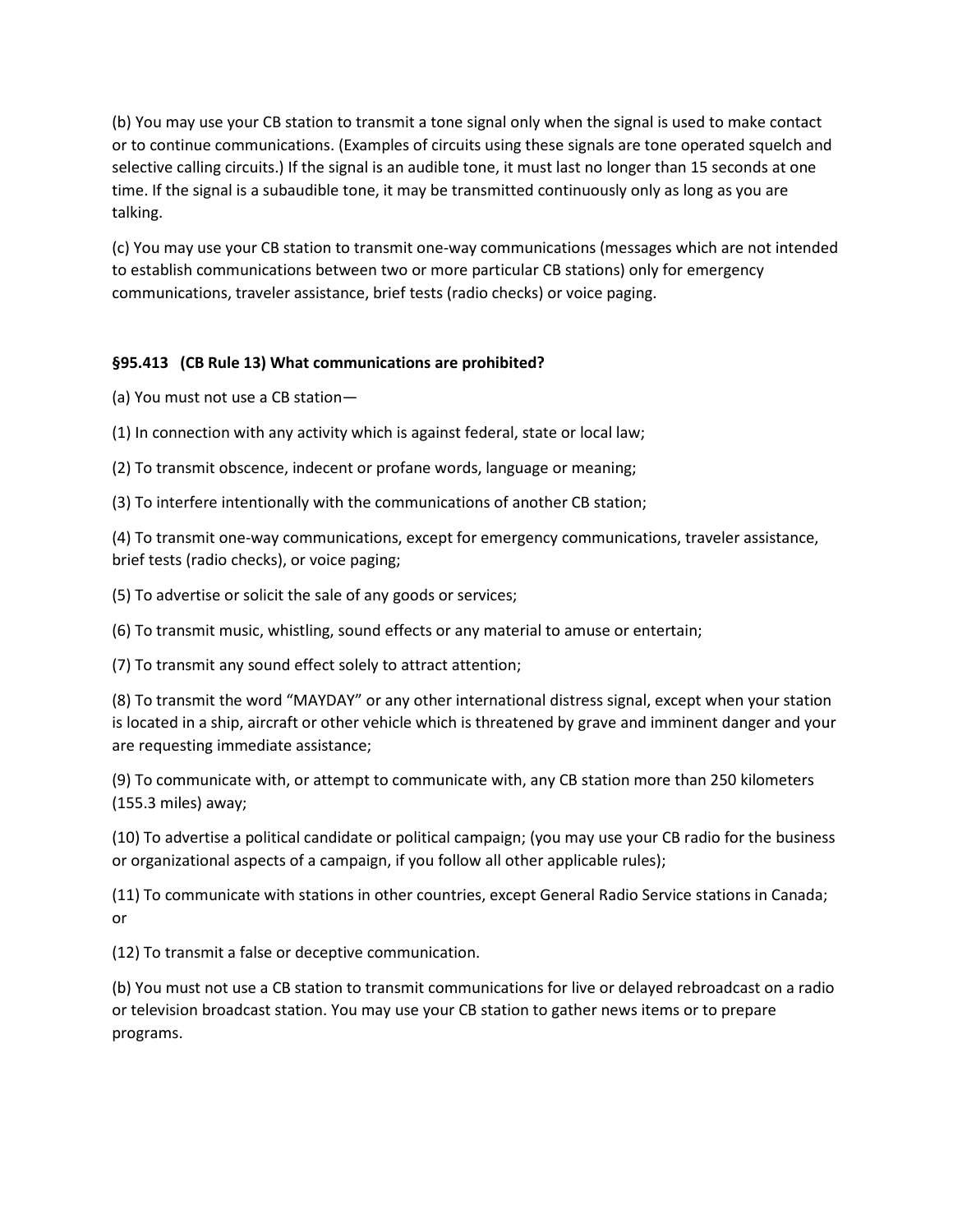### **§95.414 (CB Rule 14) May I be paid to use my CB station?**

(a) You may not accept direct or indirect payment for transmitting with a CB station.

(b) You may use a CB station to help you provide a service, and be paid for that service, as long as you are paid only for the service and not for the actual use of the CB station.

### **§95.415 (CB Rule 15) Who is responsible for communications I make?**

You are responsible for all communications which are made by you from a CB station.

#### **§95.416 (CB Rule 16) Do I have to limit the length of my communications?**

(a) You must limit your CB communications to the minimum practical time.

(b) If you are communicating with another CB station or stations, you, and the stations communicating with you, must limit each of your conversations to no more than five continuous minutes.

(c) At the end of your conversation, you, and the stations communicating with you, must not transmit again for at least one minute.

#### **§95.417 (CB Rule 17) Do I identify my CB communications?**

- (a) You need not identify your CB communications.
- (b) [You are encouraged to identify your CB communications by any of the following means:
- (1) Previously assigned CB call sign;
- (2) K prefix followed by operator initials and residence zip code;
- (3) Name; or

(4) Organizational description including name and any applicable operator unit number.]

(c) [You are encouraged to use your "handle" only in conjuction with the methods of identification listed in paragraph (b) of this section.]

#### **§95.418 (CB Rule 18) How do I use my CB station in an emergency or to assist a traveler?**

(a) You must at all times and on all channels, give priority to emergency communications.

(b) When you are directly participating in emergency communications, you do not have to comply with the rule about length of transmissions (CB Rule 16, §95.416). You must obey all other rules.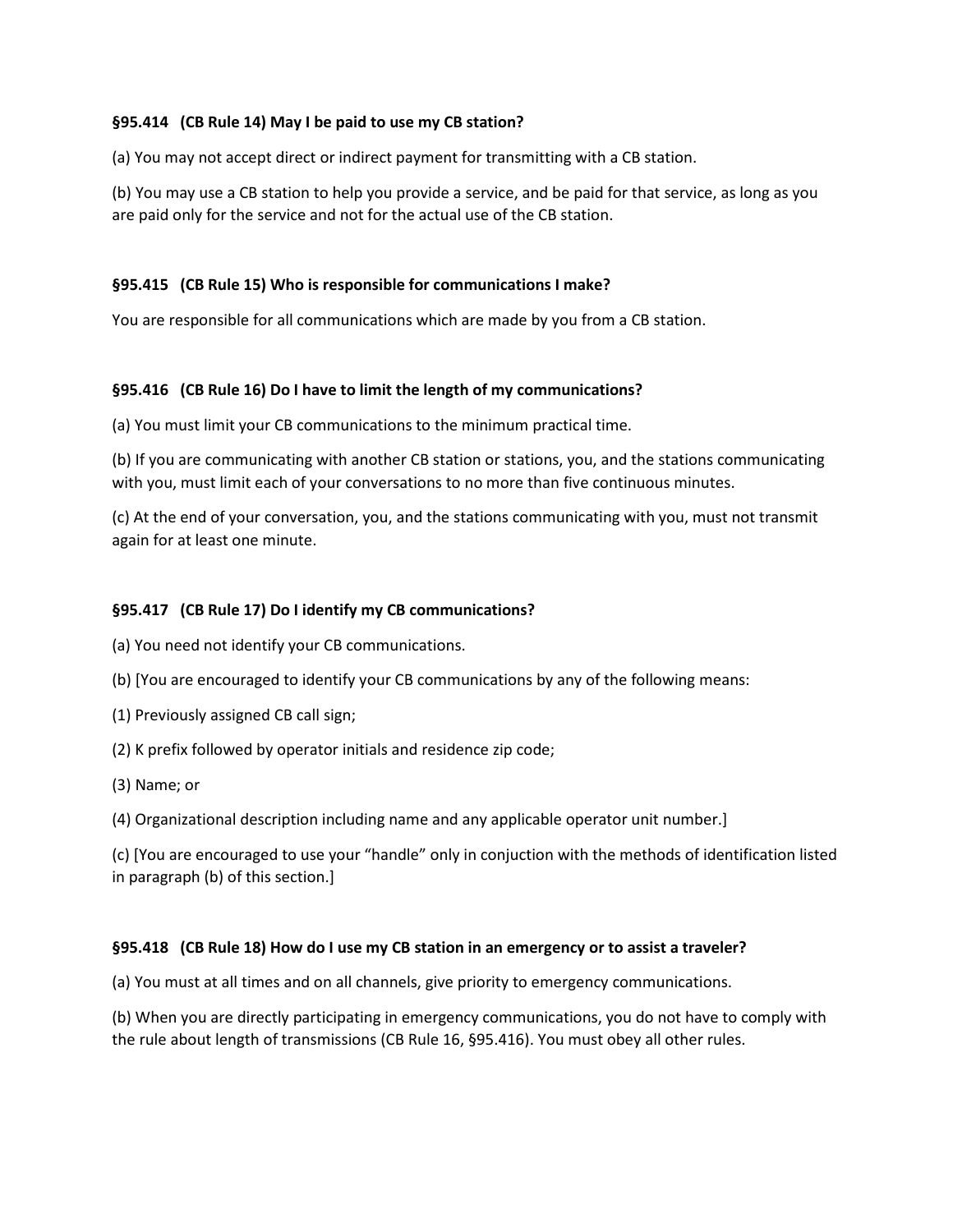(c) You may use your CB station for communications necessary to assist a traveler to reach a destination or to receive necessary services. When you are using your CB station to assist a traveler, you do not have to obey the rule about length of transmissions (CB Rule 16, §95.416). You must obey all other rules.

(d) You may use your CB station to transmit one-way communications concerning highway conditions to assist travelers.

[48 FR 24894, June 3, 1983, as amended at 57 FR 22442, May 28, 1992]

## **§95.419 (CB Rule 19) May I operate my CB station transmitter by remote control?**

(a) You may not operate a CB station transmitter by radio remote control.

(b) You may operate a CB transmitter by wireline remote control if you obtain specific approval in writing from the FCC. To obtain FCC approval, you must show why you need to operate your station by wireline remote control. If you receive FCC approval, you must keep the approval as part of your station records. *See* CB Rule 27, §95.427.

(c) Remote control means operation of a CB transmitter from any place other than the location of the CB transmitter. Direct mechanical control or direct electrical control by wire from some point on the same premises, craft or vehicle as the CB transmitter is not considered remote control.

[48 FR 24894, June 3, 1983, as amended at 57 FR 40343, Sept. 3, 1992; 63 FR 68976, Dec. 14, 1998]

### **§95.420 (CB Rule 20) May I connect my CB station transmitter to a telephone?**

(a) You may connect your CB station transmitter to a telephone if you comply with all of the following:

- (1) You or someone else must be present at your CB station and must—
- (i) Manually make the connection (the connection must not be made by remote control);
- (ii) Supervise the operation of the transmitter during the connection;
- (iii) Listen to each communication during the connection; and
- (iv) Stop all communications if there are operations in violation of these rules.
- (2) Each communication during the telephone connection must comply with all of these rules.

(3) You must obey any restriction that the telephone company places on the connection of a CB transmitter to a telephone.

(b) The CB transmitter you connect to a telephone must not be shared with any other CB station.

(c) If you connect your CB transmitter to a telephone, you must use a phone patch device with has been registered with the FCC.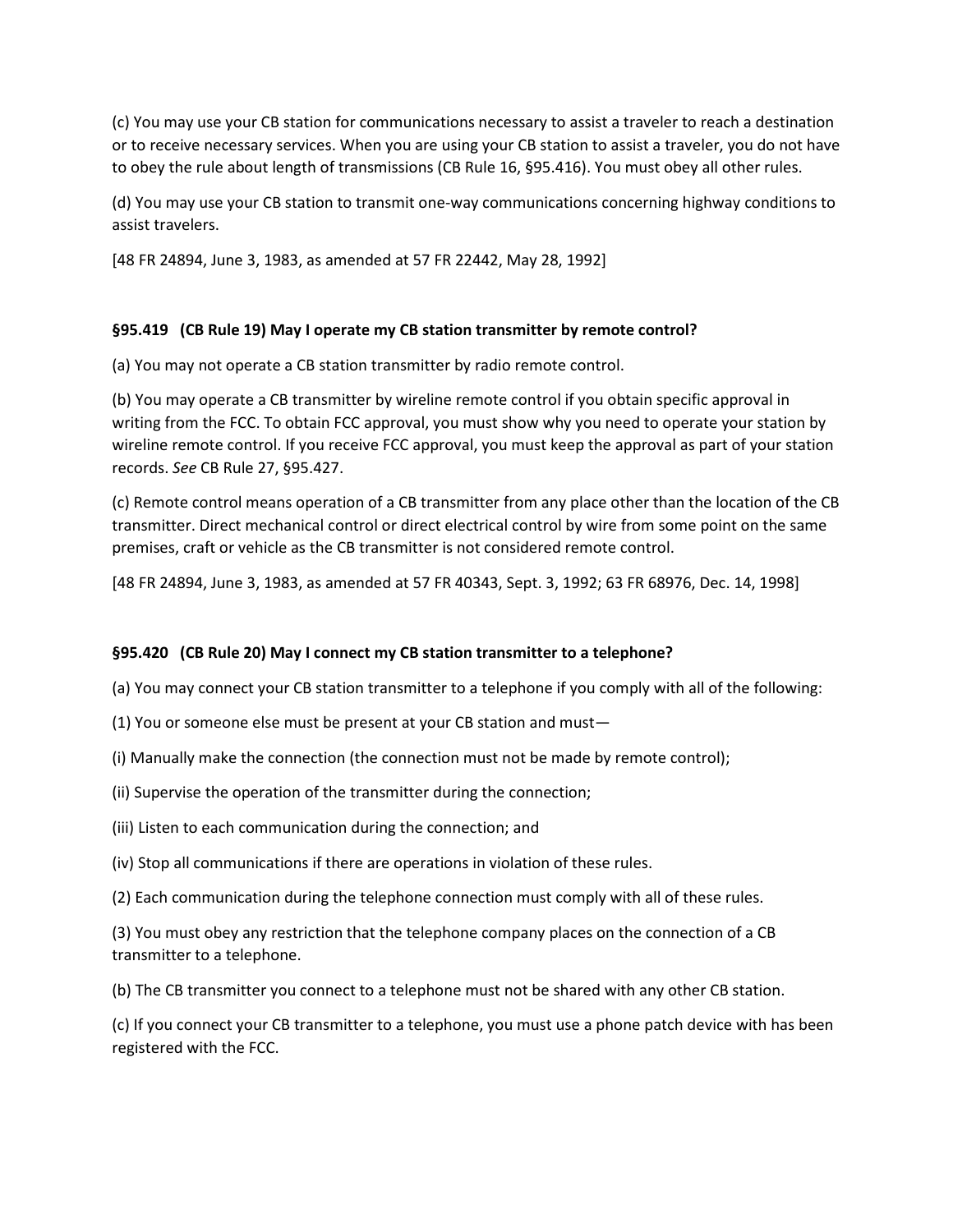#### **Other Things You Need To Know**

### **§95.421 (CB Rule 21) What are the penalties for violating these rules?**

(a) If the FCC finds that you have willfully or repeatedly violated the Communications Act or the FCC Rules, you may have to pay as much as \$10,000 for each violation, up to a total of \$75,000. (See section 503(b) of the Communications Act.)

(b) If the FCC finds that you have violated any section of the Communications Act or the FCC Rules, you may be ordered to stop whatever action caused the violation. (See section 312(b) of the Communications Act.)

(c) If a Federal court finds that you have willfully and knowingly violated any FCC Rule, you may be fined up to \$500 for each day you committed the violation. (See section 502 of the Communications Act.)

(d) If a Federal court finds that you have willfully and knowingly violated any provision of the Communications Act, you may be fined up to \$10,000 or you may be imprisoned for one year, or both. (See section 501 of the Communications Act.)

[48 FR 24894, June 3, 1983, as amended at 57 FR 40343, Sept. 3, 1992]

### **§95.422 (CB Rule 22) How do I answer correspondence from the FCC?**

(a) If it appears to the FCC that you have violated the Communications Act or these rules, the FCC may send you a discrepancy notice.

(b) Within the time period stated in the notice, you must answer with:

(1) A complete written statement about the apparent discrepancy;

(2) A complete written statement about any action you have taken to correct the apparent violation and to prevent it from happening again; and

(3) The name of the person operating at the time of the apparent violation.

(c) If the FCC sends you a letter asking you questions about your CB radio station or its operation, you must answer each of the questions with a complete written statement within the time period stated in the letter.

(d) You must not shorten your answer by references to other communications or notices.

(e) You must send your answer to the FCC office which sent you the notice.

(f) You must keep a copy of your answer in your station records. (See CB Rule 27, §95.427.)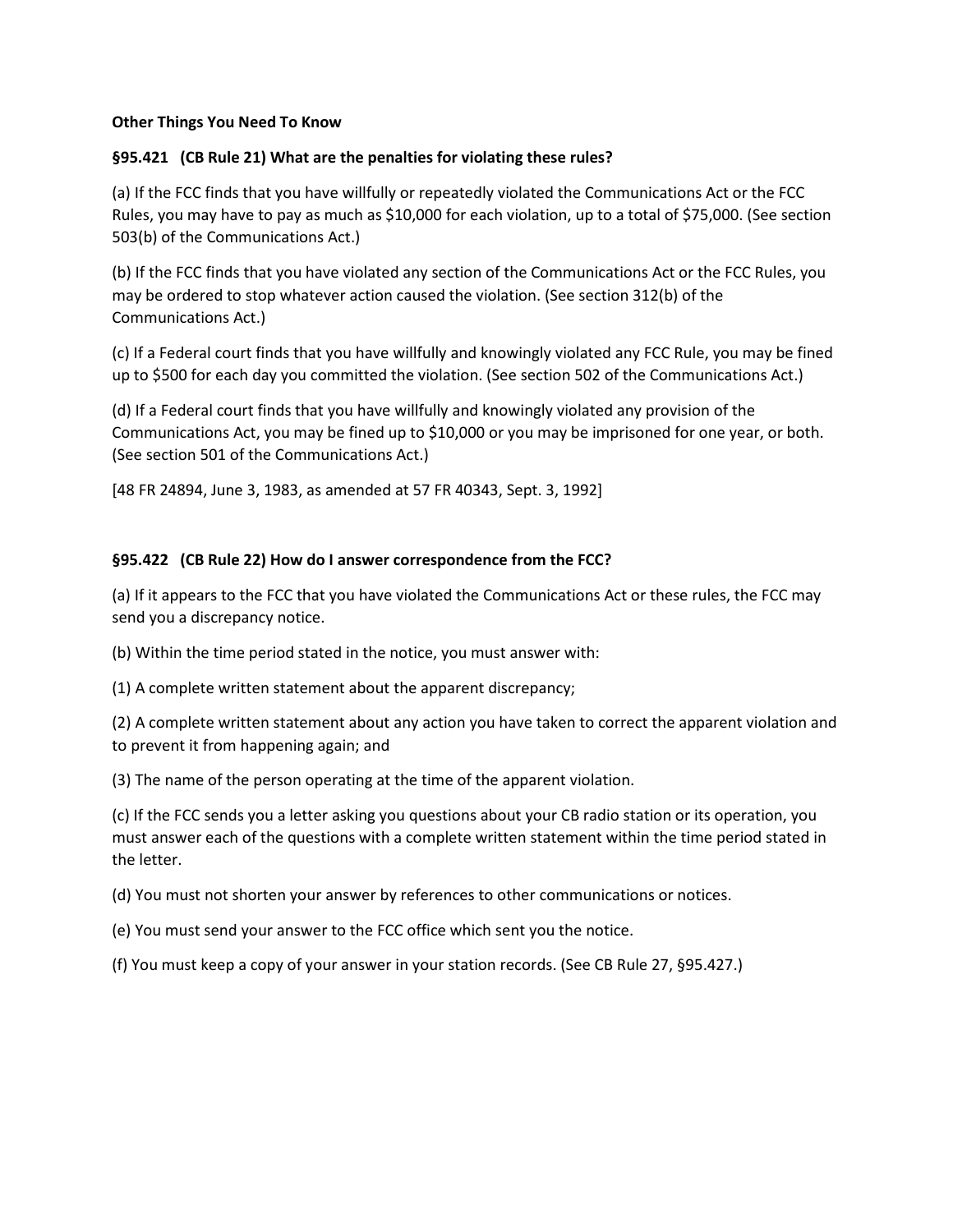## **§95.423 (CB Rule 23) What must I do if the FCC tells me that my CB station is causing interference?**

(a) If the FCC tells you that your CB station is causing interference for technical reasons you must follow all instructions in the official FCC notice. (This notice may require you to have technical adjustments made to your equipment.)

(b) You must comply with any restricted hours of CB station operation which may be included in the official notice.

## **§95.424 (CB Rule 24) How do I have my CB station transmitter serviced?**

(a) You may adjust an antenna to your CB transmitter and you may make radio checks. (A radio check means a one way transmission for a short time in order to test the transmitter.)

(b) You are responsible for the proper operation of the station at all times and are expected to provide for observations, servicing and maintenance as often as may be necessary to ensure proper operation. You must have all internal repairs or internal adjustments to your CB transmitter made in accordance with the Technical Regulations (see subpart E). The internal repairs or internal adjustments should be performed by or under the immediate supervision and responsibility of a person certified as technically qualified to perform transmitter maintenance and repair duties in the private land mobile services and fixed services by an organization or committee representative of users in those services.

(c) Except as provided in paragraph (d) of this section, each internal repair and each internal adjustment of a CB transmitter in which signals are transmitted must be made using a nonradiating ("dummy") antenna.

(d) Brief test signals (signals not longer than one minute during any five minute period) using a radiating antenna may be transmitted in order to:

(1) Adjust an antenna to a transmitter;

(2) Detect or measure radiation of energy other than the intended signal; or

(3) Tune a receiver to your CB transmitter.

(Secs. 4(i) and 303(r), Communications Act of 1934, as amended, 47 U.S.C. 154(i) and 303(r), and sec. 553 of the Administrative Procedures Act, 5 U.S.C. 553)

[48 FR 24894, June 3, 1983, as amended at 49 FR 20673, May 16, 1984]

# **§95.425 (CB Rule 25) May I make any changes to my CB station transmitter?**

(a) You must not make or have any one else make any internal modification to your CB transmitter.

- (b) Internal modification does not include:
- (1) Repair or servicing of a CB station transmitter (see CB Rule 24, §95.424); or
- (2) Changing plug-in modules which were certificated as part of your CB transmitter.